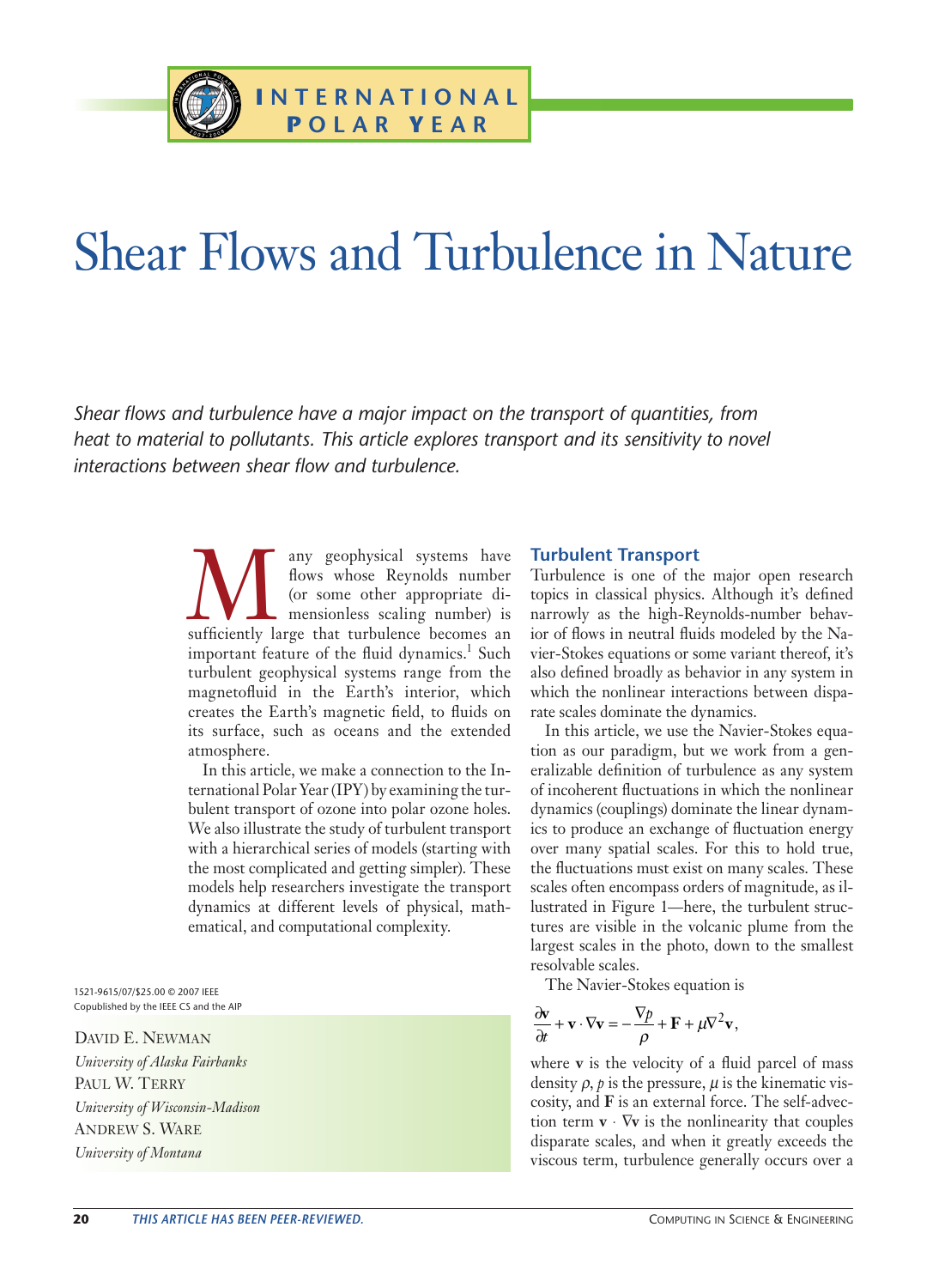## **International Polar Year**

**By Uma Bhatt and David Newman, University of Alaska Fairbanks**

This final article in the *CiSE* International Polar Year (IPY) series brings the application of some analytical and computational research originally developed for fusion plasmas to bear on geophysical systems such as the dynamics of the ozone hole. To check the latest status of the ozone hole over Antarctica, visit http://ozonewatch.gsfc. nasa.gov. The NOAA ozone Web site (www.ozonelayer. noaa.gov) displays data for both poles and has an extensive FAQ. Although the ozone hole over Antarctica doesn't yet seem to be decreasing, studies suggest that reducing the use of chlorofluorocarbons has led to an overall recovery of ozone in the upper stratosphere.

One of the objectives of the current IPY is to link researchers across different fields to address questions and issues lying beyond the scope of individual disciplines. Amazingly enough, numerous interdisciplinary activities are indeed emerging under the IPY banner as people from different disciplines work to synthesize their knowledge.

The Belgian government, for example, commissioned the International Polar Foundation (www.polarfoundation.org) to design and build a state-of-the-art ecofriendly research station for Antarctica, and in September, the Princess Elisabeth Antarctica was unveiled in Brussels as the first zero-emission research station. After several days

of public viewing, the station was dismantled and is now being shipped to Antarctica, where it will be located between the Russian station Novolazarevskaya and the Japanese station Syowa. Visit www.antarcticstation.org for more information.

A better understanding of the health of indigenous populations in the Arctic is a new theme of the current IPY. Roughly 4 million people from numerous indigenous groups inhabit the Arctic, and the impact of a changing climate and environmental contaminants on their health is a growing concern. The Arctic Human Health Initiative (www.arctichealth.org/ahhi/) was formed to research current and developing human health issues in the north.

Some of the earlier articles in this series have dealt with ice, but as we view the record minimum Arctic sea-ice level in 2007 (http://arctic.atmos.uiuc.edu/cryosphere/), the extensive observations during this current IPY will be critical for understanding the processes that have led to these conditions. A movie of daily Arctic sea ice (warning: it's big) at http://arctic.atmos.uiuc.edu/cryosphere/sea.ice. movie.2007.mov provides a sobering view of the situation we might face in the future.

As we close this special theme track, we thank *CiSE*'s editor in chief, Norman Chonacky, its senior editor, Jennifer Stout, and all the staff on the publication for their support, help, and professionalism in making this series work. Last but not least, we thank the authors and anonymous reviewers who put together these outstanding articles and reviewed them so quickly.

range of spatial scales known as the *inertial range*. Typically, the damping in turbulent systems occurs at small scales, but in some systems, the drive and damping can occur at various scales and thus help set the turbulence's inertial range.

Turbulence is frequently described as a random process, and even though we can treat it as such for some purposes, it's important to remember that the Navier-Stokes equation is deterministic. The dynamics can be very high dimensional but essentially remain a form of chaos, meaning that the dynamics is deterministic but very sensitive to initial conditions, which fundamentally limits long-term prediction.

Although turbulence is a rich, beautiful, and complex phenomenon, it's the enhancement of transport by turbulence that is of greatest interest in many geophysical systems.<sup>1</sup> Think of classical diffusion as a random-walk process with the step size set by the distance between particle collisions (the mean free path). This distance tends to be very small  $(-10^{-6}$  m in air at sea level), so despite



Figure 1. The 1992 Mt. Spurr eruption. Note the turbulent structures, which are visible in the volcanic plume from the largest scales down to the smallest resolvable ones. (Source: //first name?// R. McGimsey, US Geological Survey, 18 August 1992; http://pubs.usgs.gov/dds/dds-39/album.html.)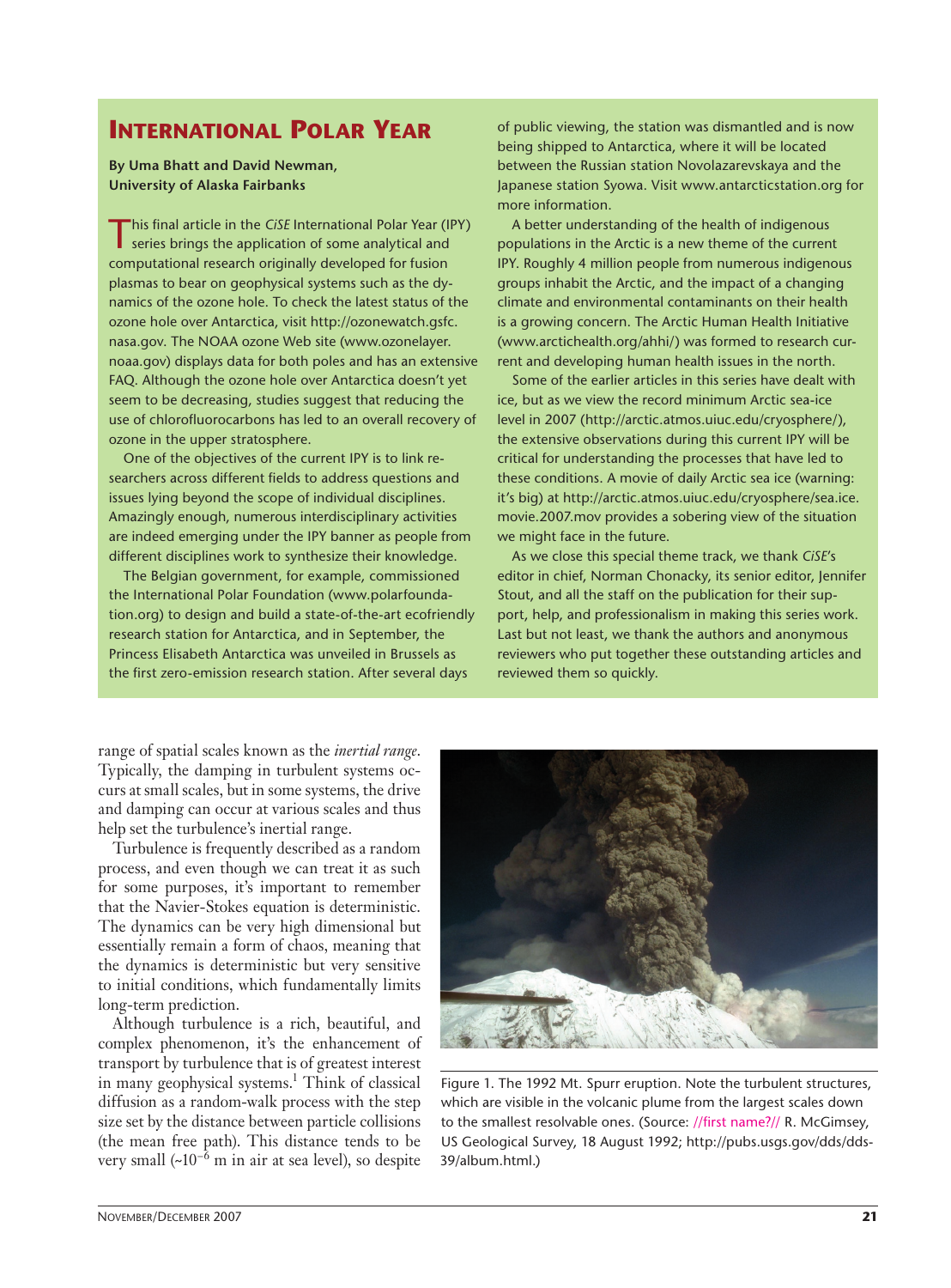

Figure 2. Turbulence in a martini. You can (a) wait hours for it to mix or (b) shake (or stir) it to mix it in seconds.

the high collision frequency, classical diffusion is relatively slow. This diffusion process on average moves material (or heat) from regions of higher concentration to lower concentration, thus slowly relaxing gradients in the diffusing quantity. Turbulence, however, can have average scale lengths much larger (centimeters, meters, or even tens of kilometers, depending on the system).

If we consider the process of turbulent transport as a random-walk process with the step size given by a typical turbulent eddy size, we can construct the effective turbulent diffusivity from step size and turbulent velocity (or eddy turnover time). In a turbulent system, this turbulent diffusion is usually many orders of magnitude larger than the classical diffusion and is called *anomalous diffusion*. Thus, the turbulent diffusion relaxes gradients much more rapidly. A classic example is mixing a drink:<sup>2</sup> if we carefully place a layer of gin on top of a layer of vermouth, the two will mix by classical diffusion over the course of many hours. (This assumes idealized liquids, so we aren't worried about density stratification and so forth.) If, instead of sitting quietly and watching the classical diffusion at work, we get impatient and shake (or perhaps stir) the drink, the turbulence will fully mix the components in seconds, as Figure 2 shows. The air in a large auditorium is another good example. If the air is still, the smell from a squirt of perfume at one end will take tens of hours to reach someone on the other end. However, if people move around in the room enough to cause a turbulent velocity field, some of the perfume (a detectable odor) will reach the other end in less than a few minutes.

In complex models (global climate models, for example), researchers often simulate turbulent transport with an effective diffusivity for scales below

those resolved by the model. This practice is called *subgrid-scale modeling*, or parameterization. Because of the importance of subgrid scales in overall system dynamics, getting this parameterization right is crucial for matching the model to the real world. A principal goal in developing physical system models is the ability to do predictive modeling, so correctly capturing any subgrid-scale fluxes is key.

However, this subgrid-scale parameterization—while clearly necessary for computational tractability—often leaves out smaller scales' real dynamics. Turbulence, for example, is a multiscale phenomenon, so leaving out existing scales can change the system's dynamics. As we model such systems, it's important to keep in mind what we're leaving out and what effect it can have on the modeled results. "Missing" physics can include a variety of items:

- The interaction between scales (both in a single field and between multiple fields) isn't a one-way street. Smaller scales affect larger scales, and larger scales affect smaller scales.
- The cut-off between 2D and 3D dynamics due to rotation or stratification isn't as clean as we pretend, so omitting the interaction between these different types of turbulence omits a physical process.
- By restricting system size, we omit some global dynamics that can fundamentally change system behavior.
- The representation of turbulence's sources and sinks and the scales at which they occur is crucial. Turbulence dynamics depend on the scales of drive and damping.
- Parameterizations (particularly subgrid-scale ones) omit the fast intermittent behavior observed in many natural systems. Small-scale stochastic forcing sometimes addresses this, but it's an open issue as to whether diffusive parameterization makes physical sense.

In addition to turbulence and turbulent transport, many geophysical systems have shear flows, which vary in a direction perpendicular to flow velocity. Figure 3 illustrates a sheared flow (purple arrows) in which velocity is in the *x*-direction and magnitude varies in the *y*-direction. Systems with both shear flow and turbulence include ocean currents and their offspring,<sup>3</sup> Mediterranean eddies,<sup>4</sup> many boundary layers and boundary-layer jets, ozone holes<sup>5</sup> (and atmospheric jets in general), high-altitude jets, the magnetopause, and many magnetospheric flows. Some of these flows can persist for months or even years, where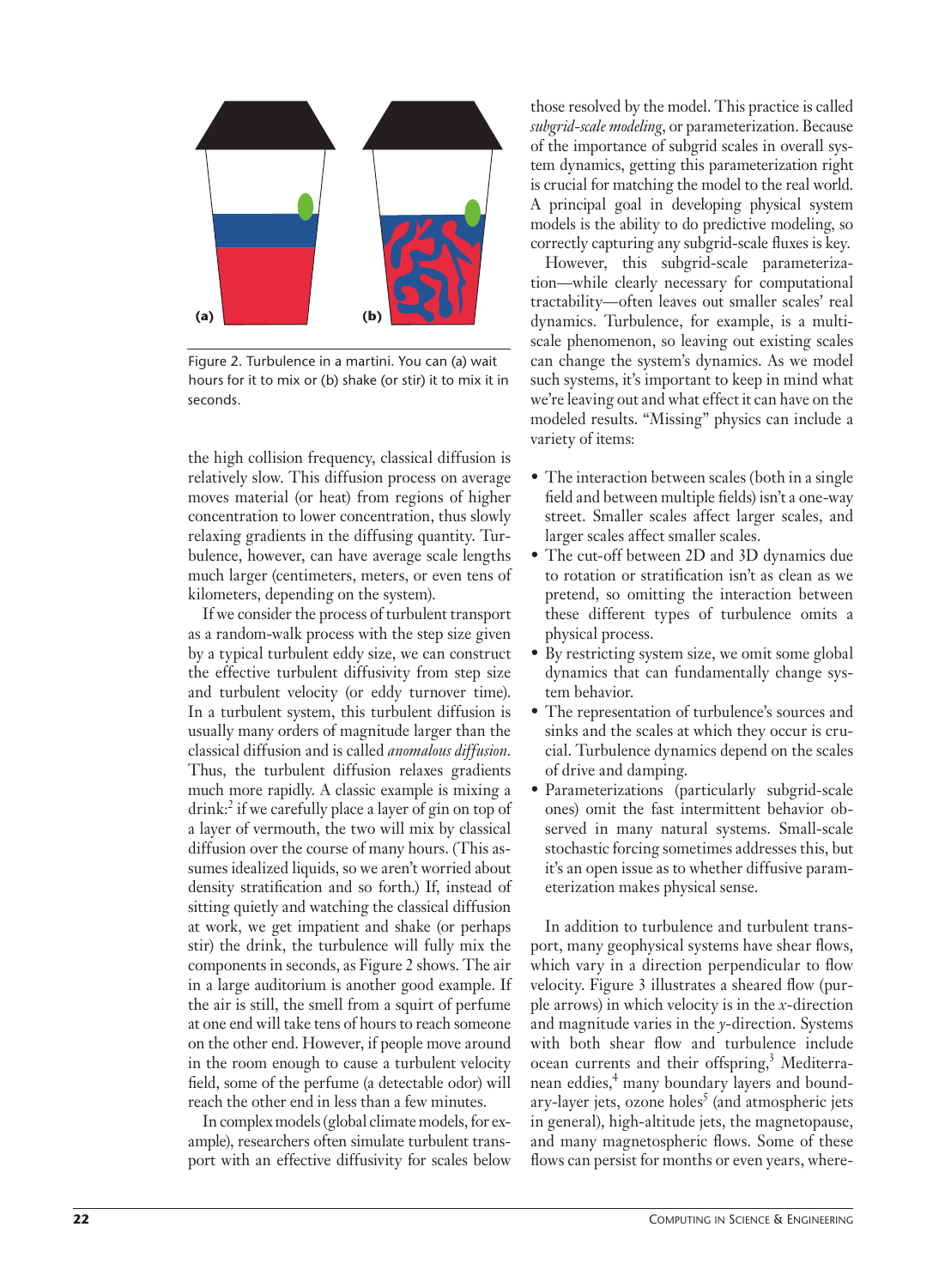as others are much more transient, lasting seconds or minutes.

Sheared flows and turbulence can interact in various ways and have a significant impact on a system's transport properties:

- Small-scale turbulent diffusion across a largerscale, quasi-static sheared flow can lead to enhanced transport, or *advective diffusion*. Turbulent diffusion transports material across a sheared flow from a lower- to higher-velocity region, thereby allowing for faster displacement of the material in the direction of the flow.
- Turbulence can produce sheared flows through momentum transport, an example of which is Reynolds-stress-driven shear flows. They're thought to be responsible for the sheared flows in systems as diverse as the solar convection zone, the atmosphere (for example, in quasi-biennial oscillation [QBO]), and laboratory plasmas. •
- Unstable sheared flows can cause turbulence through instabilities such as the Kelvin-Helmholz (K-H) instability. Unstable shear flows have many possible causes, including stirring, large-scale drivers, geostrophic balance, gravity, and pressure driven through an opening, to name just a few. It's worth noting that some of these instabilities, such as the K-H instability, have different behaviors in different systems—for example, in a magnetized plasma the magnetic field and its configuration inhibit the onset of the K-H instability allowing a larger sheared flow to develop. This makes the effect discussed next easier to observe in plasmas. •
- Sheared flows can reduce or suppress turbulence and turbulent transport.

Which of these four processes occurs in a given situation depends on flow stability properties, geometry, turbulence's driving sources, inhomogeneities, and the hierarchies of spatial and temporal scales within turbulence and shear flow.<sup>6</sup>

Sheared flows can reduce turbulent transport through at least four mechanisms. The order of these mechanisms is based on the probable ordering of thresholds for sheared-flow effects on transport, starting with an effect that requires the largest sheared flow down to one that requires the smallest.

In the first mechanism, sheared flows modify the turbulence's underlying linear drive, thereby reducing turbulence simply by reducing drive. This mechanism appears to be a subdominant mechanism in plasma experiments because turbulence is often observed in regions in which shear



Figure 3. Sheared flow. An eddy in a sheared flow can have a shearing scale length (a) longer or (b) shorter than the turbulent scale.

is predicted to totally quench turbulent motion, but it shouldn't be discounted if the linear drive is frequency-dependent and the shearing rate is large. (The shearing rate is the reciprocal of the time for parcels initially displaced across the shear to separate one correlation length along the flow.) This first mechanism isn't universal in the sense that it depends on the detailed spatial profiles of the quantities that govern instability.

However, the second mechanism—shear-induced decorrelation of turbulence—*is* universal, meaning it doesn't depend on the shear profile's details.<sup>7</sup> Here, an enhancement of the normal selfdecorrelation (tearing apart) of eddies is caused by a distortion in the sheared flow. Figure 3 shows the threshold condition in shear strength; the high shear differentially advects fluid parcels across a correlation length in the flow direction in a fraction of the turbulent correlation time, thus increasing the decorrelation rate. In the presence of invariant external forcing, turbulent amplitudes must decrease to compensate for the larger decorrelation rate (this reduction requires  $L<sub>s</sub> < L<sub>T</sub>$  with  $L<sub>s</sub>$  representing the shear scale length and  $L<sub>T</sub>$  the turbulent scale length). Figure 4 illustrates both the turbulent and the shear-enhanced decorrelation possible in a turbulent system with a flow.

A third mechanism is a shear-induced phase shift between the advected and the advecting fluctuations.<sup>8</sup> This mechanism is largely insensitive to shear profiles, with transport governed by the correlation between advecting and advected fields, making the phase difference between the two fluctuations extremely important. If the fluctuations are exactly out of phase, no transport occurs—if they're exactly in phase, transport is at its maximum. In some systems, this can be the dominant mechanism for reducing transport.

The last mechanism is a shear-induced decorrelation of transport events.<sup>9</sup> It only applies in systems in which the transport comes from bursty, correlated, avalanche-like transport events. In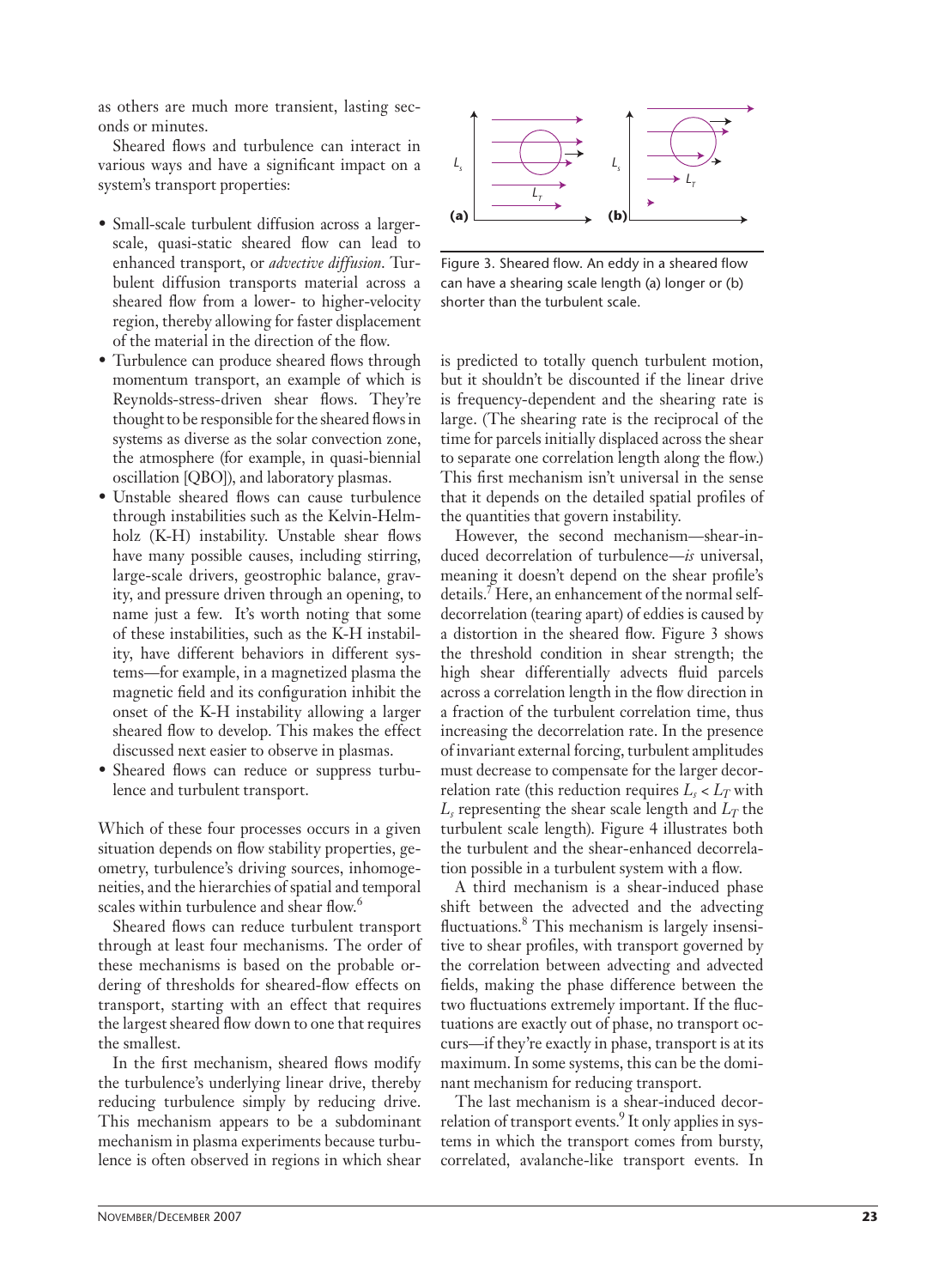

Figure 4. Decorrelation. Both (a) turbulent and (b) shear-enhanced decorrelation is possible in a turbulent system. In turbulent decorrelation, eddies interact with each other with no mean flow. In shear-enhanced decorrelation, initially circular eddies in a shear flow are stretched out and then decorrelated, which reduces both scale sizes in the direction of the shear and transport.



Figure 5. Large ozone hole. This snapshot of ozone concentration above the South Pole is from 24 September 2006. (Source: NASA Ozone Hole Watch; http://ozonewatch.gsfc.nasa.gov/.)

such a system, transport events can be decorrelated at a much smaller shearing rate than the turbulence itself.

### **Modeling the Ozone Hole**

Because we want to examine shear flow/turbulence interactions in geophysical systems, we chose to look at the polar ozone hole's phenomenology as an example application.

Researchers have found that  $O<sub>3</sub>$  decreases inside the circumpolar vortex in late winter and early spring.<sup>5</sup> The depletion mechanism is a complicated multipart chemical and photochemical process.

However, dynamical remixing with the ozone rich air outside the vortex is blocked by the circumpolar jet. The earth's rotation combined with cooling and subsidence lead to the winter circumpolar jet, which sets the stage for the hole. The chemical process starts in mid-winter with the depletion reaching its maximum in early spring. The depleted region refills (remixes) in late spring with the break down of the vortex due to large-scale wave breaking.

The ozone barrier (in the form of the jet), temperature, catalytic chemistry, and sunlight all combine to form the ozone hole (see Figure 5). Researchers have found that turbulence and turbulent transport are present, as is a source of ozone outside the hole (just outside the jet). The jet maximum forms a potential vorticity (PV) barrier that prevents large-scale instability in the form of wave breaking and large-scale mixing. However, this doesn't prevent small-scale turbulence from transporting ozone into the hole from sources outside of it. So why is there a sharp edge in the constituents, including the ozone? The answer lies in the interaction between turbulence and shear flows.

#### **A Beta Plane Model**

To investigate the interaction between an atmospheric jet and turbulence, we use a barotropic beta plane turbulence model for fluid dynamics on a rotating sphere,

$$
\frac{\partial \nabla^2 \phi}{\partial t} + \nabla \phi \times \hat{z} \cdot \nabla \nabla^2 \phi + \beta \frac{\partial \phi}{\partial x} - \mu \nabla^4 \phi = S,
$$

where  $\phi$  is the geostrophic stream function,  $\beta$  is the local meridional derivative of the Earth's rotation velocity, and  $\mu$  is the kinematic viscosity. Due to the atmosphere's rotation and stratification, for appropriate scales, a 2D approximation for stratospheric dynamics is generally valid and captures much of the system's dynamics. We can evolve the system with or without a jet (for comparison), and for both driven and decaying turbulence. The jet flow is in the zonal direction with a cosine variation in the meridional direction. This variation has the advantage of computational simplicity in a pseudo-spectral code, and it also allows a clear spatial separation between the maximum in shear and the maximum in the curvature so that we can distinguish the effects of each on fluctuations and transport.

Figure 6 shows the vorticity field for decaying beta plane turbulence with and without a jet, each after integration for a time of *t* = 2.2 (in normalized time units). Without a jet, eddy distribution is isotropic; with a jet, eddies in regions that have weak shear resemble those without a jet, and those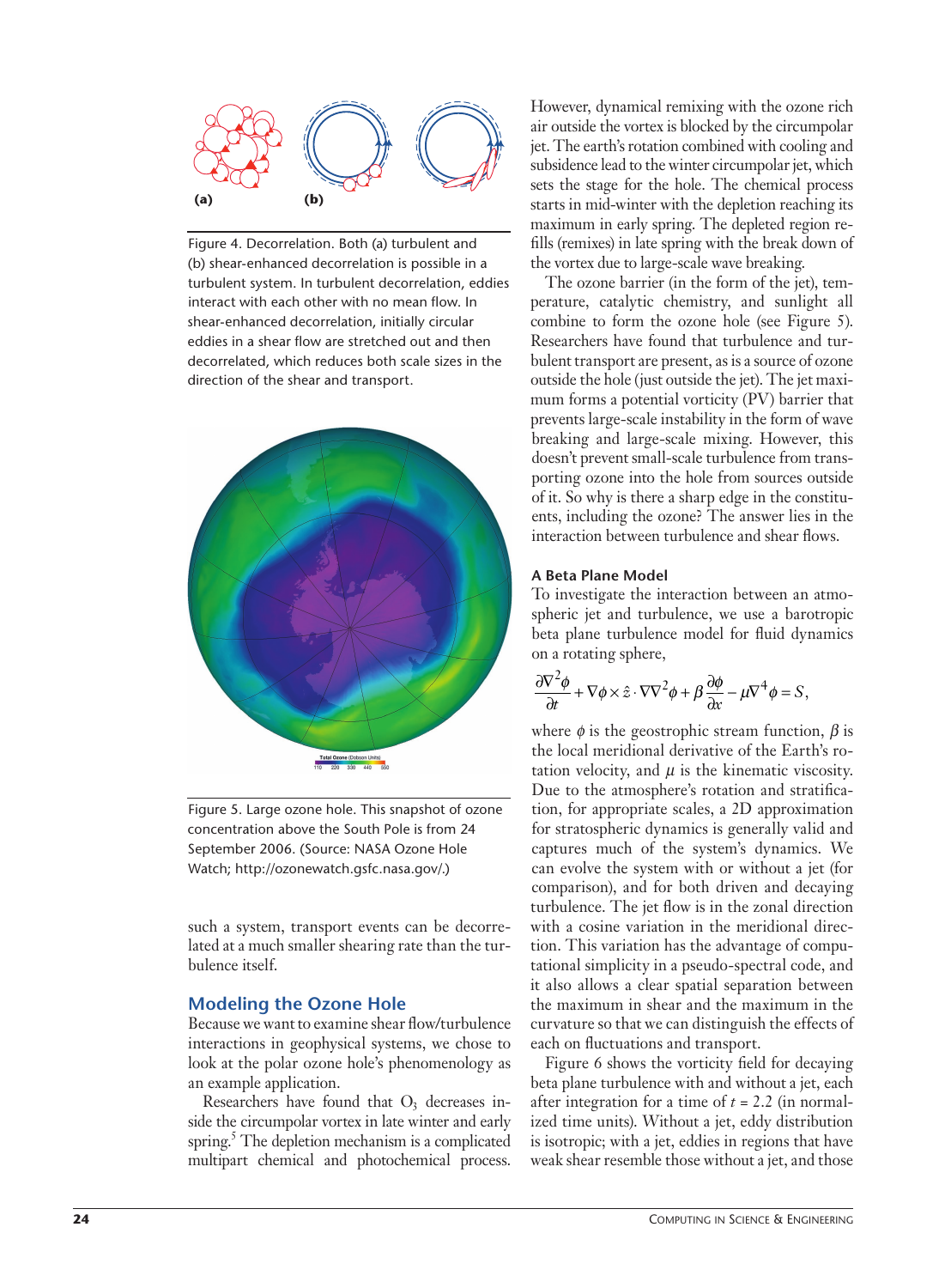in regions with strong shear are reduced in amplitude, elongated in the zonal direction, and reduced in size in the meridional direction.

To quantify this observation, we used tracers such as those shown in Figure 7 to construct meaningful measures of the transport.<sup>10</sup> We can track average transport behavior by introducing an ensemble of tracer particles, with each ensemble member advected passively by the flow. We calculate effective zonal  $(K_{xx})$  and meridional  $(K_{yy})$  diffusivities from the separation of pairs of tracer particles and diffusivities from the mean squared difference between displacements of particle pairs in zonal and meridional directions  $\langle (x_i - x_j)^2 \rangle$  and  $\langle (y_i - y_j)^2 \rangle$ . The indices *i* and *j* refer to different tracer particles. The instantaneous slope of  $\langle (x_i - x_j)^2 \rangle$  and  $\langle (y_i - y_j)^2 \rangle$ versus time determines the diffusion coefficients.

Figure 8 shows the result of this analysis. As the jet amplitude is increased, the global cross-flow diffusivity  $K_{yy}$  decreases up to the point at which the jet becomes K-H unstable. This decrease and the reduction of fluctuation intensity in the regions of strong shear evident in Figure 6—indicates that some combination of the second and third turbulence-reduction mechanisms we described earlier are at work. At the point of K-H instability, the unstable jet drives the turbulence to higher amplitude, relaxing the flow gradient. Both the higher intensity of turbulence and the reduced gradient increase the effective diffusivity. Figure 8b shows these diffusivities as a function of the turbulent amplitude (for a fixed jet amplitude). As the turbulence's amplitude increases, the advective (parallel) diffusivity decreases until it's of the same magnitude as the cross-flow diffusivity. At this point, turbulence dominates the shear flow, and the diffusivity is effectively isotropic. For smaller turbulence amplitude, the shear decorrelation mechanism we described earlier makes the diffusion anisotropic. Local diffusivities calculated from localized tracer ensembles show that diffusion is at a minimum in the regions of maximum shearing rate, not the regions of maximum flow.

This result suggests a mechanism for the sharp gradients observed at the edge of sheared flows (such as the circumpolar jet), despite background turbulence—namely, shear suppression of the turbulence and turbulent transport. This smaller-scale effect, combined with the large-scale dynamical suppression of the large-scale wave breaking by the PV barrier, can keep the hole isolated from the ozone-rich surrounding air.

#### **Simple Models of Interaction**

As we discussed in the beginning of this article,



Figure 6. Vorticity field for beta plane turbulence. By comparing a snapshot of the turbulence with (a) no jet and (b) with a strong jet, we see a reduction in the cross flow scale lengths and amplitude of the turbulence in the case with the jet.



 Figure 7. Tracers. The trajectories of nine tracer particles shows anomalous diffusion-like paths as well as the multiple scale sizes characteristic of a turbulent system.

turbulence can also create sheared flows, and as we've seen, these sheared flows can then react back on the turbulence itself. The conditions required for this are inhomogeneous and anisotropic turbulence, which can lead to a nonzero Reynolds stress that can in turn produce shear flows.<sup>11</sup> If the sheared flow is stable, it can then increase the turbulence's decorrelation, thereby reducing the turbulent amplitude. A strong two-way coupling exists between the turbulent fluctuations and averaged flows. Many turbulence models show this behavior, but it's often useful to extract the minimal physics needed for the process of interest and then construct a model with just that physics. We can then investigate the process's sensitivity to the physics and the parameters involved.

In this case, we construct a simple set of cou-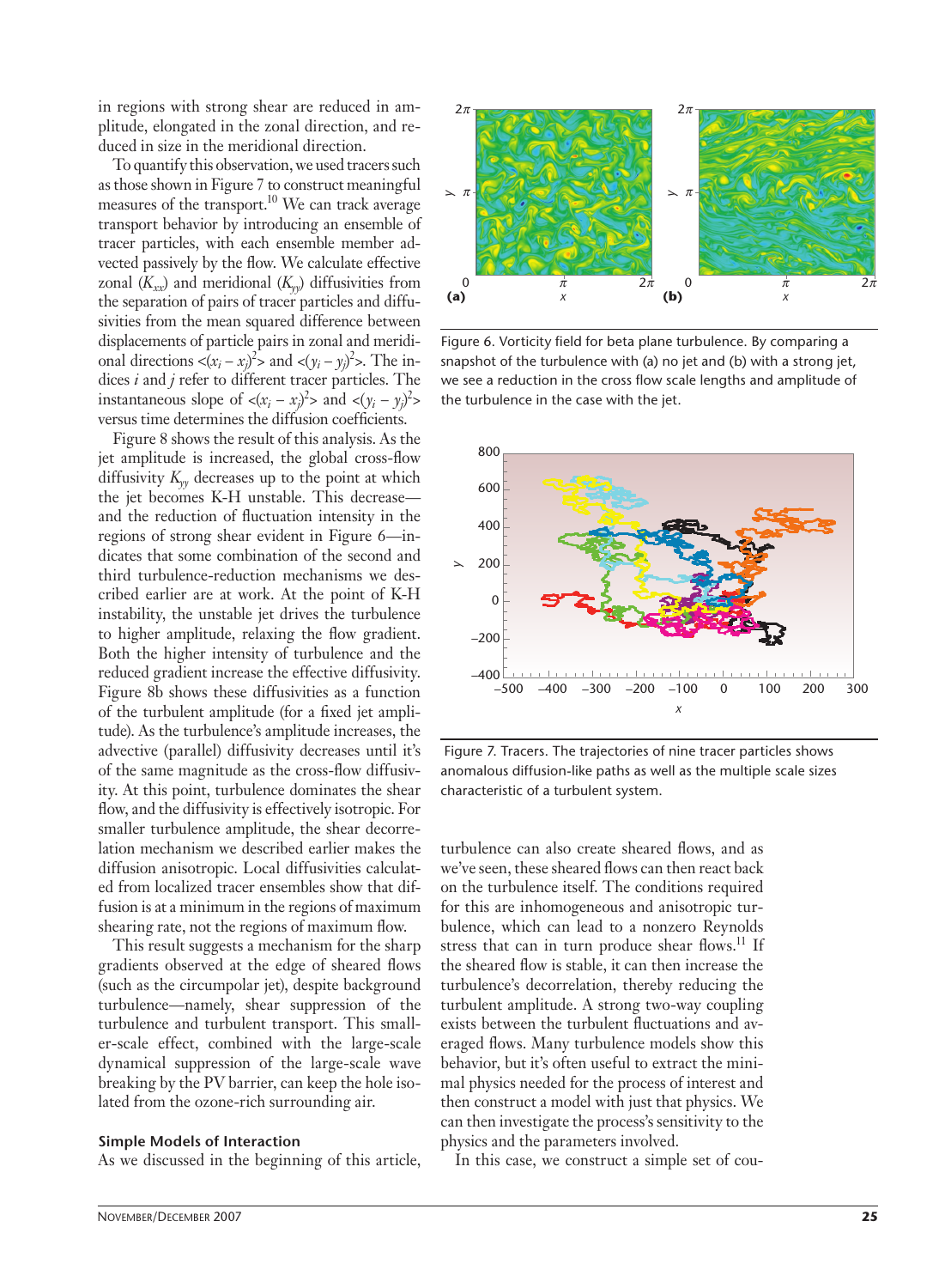

Figure 8. Analysis results. (a) Cross-jet diffusion is a function of jet strength, with diffusion decreasing until the jet becomes K-H unstable. (b) Cross and parallel diffusion with a constant (stable) jet is a function of turbulence amplitude. Parallel "advective" diffusion dominates until turbulent shearing exceeds jet shearing.

pled ordinary differential equations to model the coupling of the flow with the turbulence and thus gain insight into the system's behavior.<sup>12</sup> The coupled system is governed by

$$
\frac{d\mathbf{E}}{dt} = \gamma_0 \mathbf{E} - \alpha_1 \mathbf{E}^2 - \alpha_2 U^2 \mathbf{E},
$$

$$
\frac{dU}{dt} = -\mu U + \alpha_3 U \mathbf{E} + \tau,
$$

where **E** is the normalized average turbulent fluctuation amplitude;  $U$  is the averaged flow shear;  $\gamma$ is the linear drive term; the  $\alpha$  terms are the nonlinear saturation, shear suppression, and Reynolds stress flow generation terms;  $\mu$  is the flow-damping term; and  $\tau$  represents an external torque. The system allows two stable steady-state solutions (and one unstable solution).

Figure 9a shows the solution for large damping relative to the drive, in which the flow is zero and all the energy goes into the turbulence; Figure 9b shows the solution for large drive relative to damping. Here, the system transitions to a state in which some of the energy is taken from the turbulence and drives the sheared flow. The system can access this transition either through a reduction of the damping or an increase in the drive. This type of model helps researchers understand the interaction between sheared flow and turbulence and has yielded insight into transport barriers in plasmas (regions of reduced transport and hence increased gradients). Such insights might also be applicable to geophysical flows such as the QBO.

Finally, we can use an even simpler model to investigate the interaction between the sheared flows and correlated transport events that are thought to

be important in confined plasmas as well as thermally driven fluid turbulence. To understand the complex gradient-driven dynamics of correlatedevent-dominated turbulent (anomalous) transport, researchers have used a simple cellular automata self-organized-criticality model based on the dynamics of avalanches in sandpiles.<sup>13</sup> The cellular automata rules governing the system are simple: if the local gradient is greater than a critical gradient, the sandpile becomes locally unstable, and a given number of grains fall to the next site down. This uncomplicated model displays remarkably rich dynamics that have many characteristics in common with the observed transport dynamics in marginal temperature-driven turbulence and in magnetically confined plasmas.

Transport events (such as avalanches) span all sizes up to the system size in an unsheared system, leading to very efficient transport. However, large transport events break apart in the sheared region, reducing effective transport. This sheared decorrelation reduces diffusivity and fundamentally changes the scaling of the dynamics. For a visualization of the effect sheared flows have on avalanche sizes and hence transport, see http://ffden-2.phys.uaf.edu/avalanche. html. The insights gained from this model has yielded new understanding of transport in plasmas and has led to an appreciation of the physics needed in more complete models to capture the dynamics in experiments.

The real impact of turbulence and shear-flow processes on transport is an open question. If subgrid scales are subject to a suppression of transshear-flow processes on transport is an open question. If subgrid scales are subject to a suppression of trans-